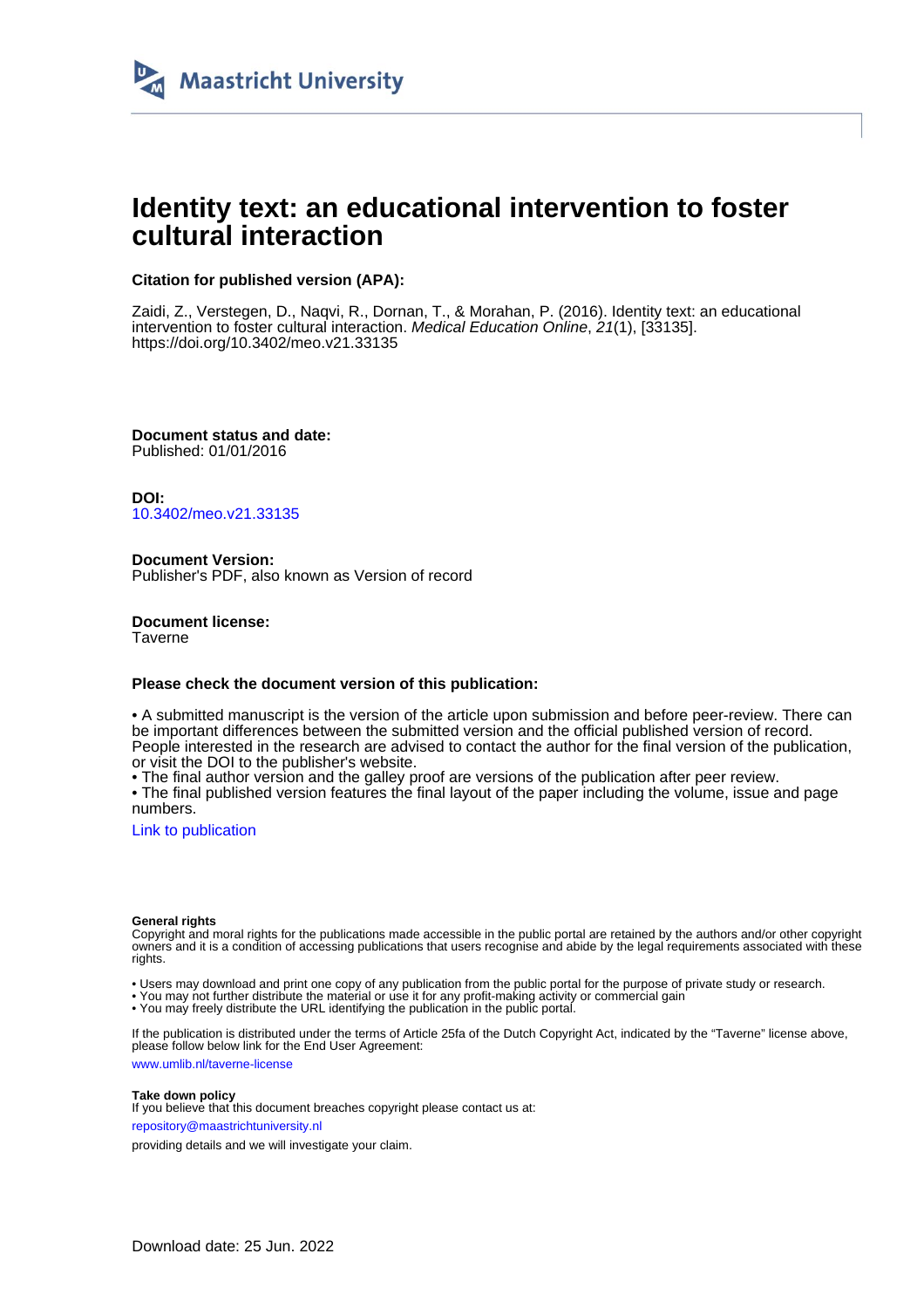



**Medical Education Online**

**ISSN: (Print) 1087-2981 (Online) Journal homepage:<https://www.tandfonline.com/loi/zmeo20>**

# **Identity text: an educational intervention to foster cultural interaction**

**Zareen Zaidi, Daniëlle Verstegen, Rahat Naqvi, Tim Dornan & Page Morahan**

**To cite this article:** Zareen Zaidi, Daniëlle Verstegen, Rahat Naqvi, Tim Dornan & Page Morahan (2016) Identity text: an educational intervention to foster cultural interaction, Medical Education Online, 21:1, 33135, DOI: [10.3402/meo.v21.33135](https://www.tandfonline.com/action/showCitFormats?doi=10.3402/meo.v21.33135)

**To link to this article:** <https://doi.org/10.3402/meo.v21.33135>

.<br>ი

© 2016 Zareen Zaidi et al.



Published online: 01 Nov 2016.

[Submit your article to this journal](https://www.tandfonline.com/action/authorSubmission?journalCode=zmeo20&show=instructions)  $\mathbb{Z}$ 

**Article views: 928** 



 $\overline{Q}$  [View related articles](https://www.tandfonline.com/doi/mlt/10.3402/meo.v21.33135)  $\overline{C}$ 

[View Crossmark data](http://crossmark.crossref.org/dialog/?doi=10.3402/meo.v21.33135&domain=pdf&date_stamp=2016-11-01)<sup>C</sup>



 $\Box$  [Citing articles: 5 View citing articles](https://www.tandfonline.com/doi/citedby/10.3402/meo.v21.33135#tabModule)  $\Box$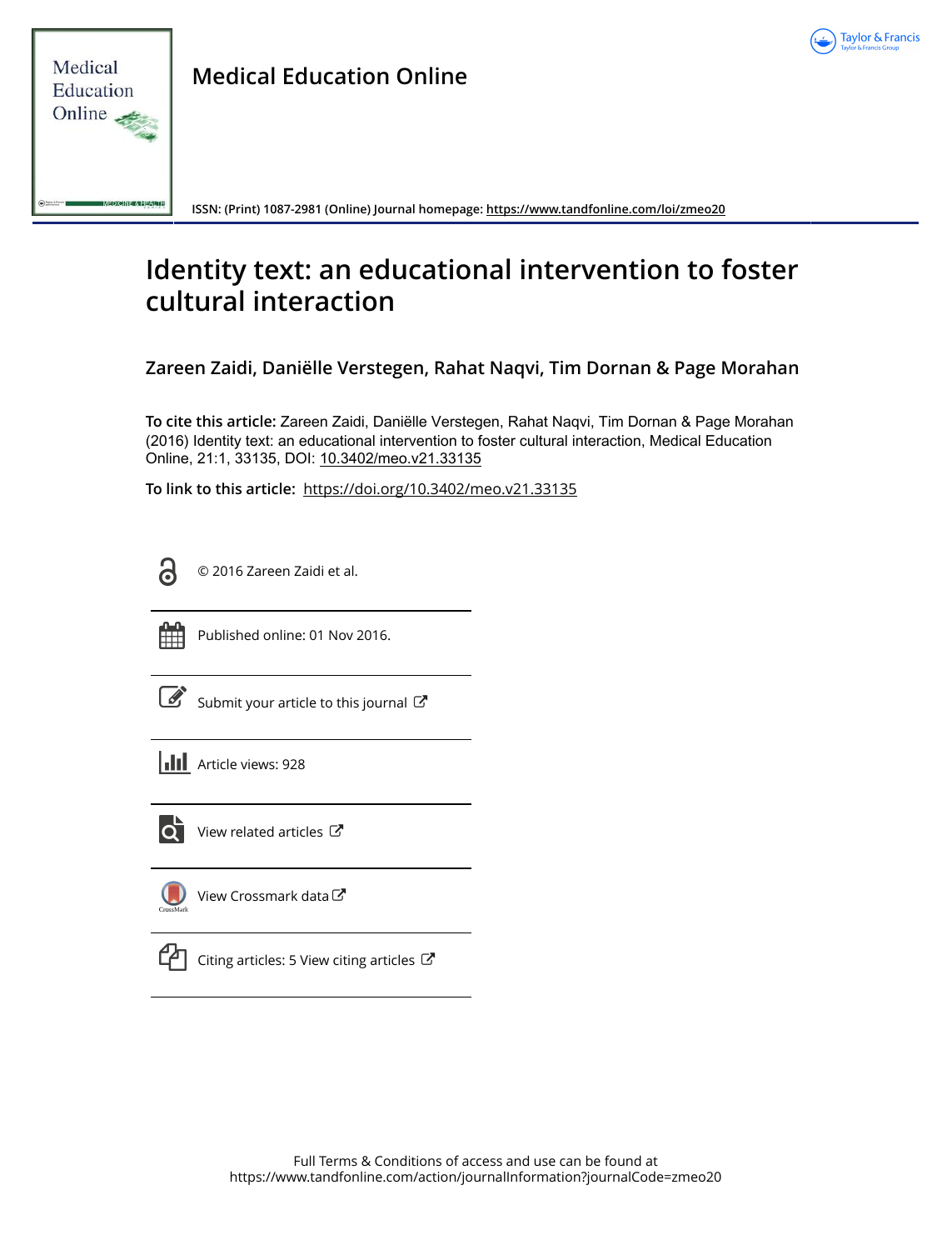



# TREND ARTICLE Identity text: an educational intervention to foster cultural interaction

# Zareen Zaidi<sup>1</sup>\*, Daniëlle Verstegen<sup>2</sup>, Rahat Naqvi<sup>3</sup>, Tim Dornan<sup>2</sup> and Page Morahan $4,5$

<sup>1</sup>Division of General Internal Medicine, Department of Medicine, University of Florida, Gainesville, FL, USA; <sup>2</sup>Department of Educational Development and Research, Faculty of Health, Medicine and Life Sciences, Maastricht University, Maastricht, The Netherlands; <sup>3</sup>Languages and Diversity, University of Calgary, Calgary,<br>AB, Canada; <sup>4</sup>FAIMER Institute, Philadelphia, PA, USA; <sup>5</sup>Department of Microbiology and Immunology, Drexel University College of Medicine, Philadelphia, PA, USA

**Background:** Sociocultural theories state that learning results from people participating in contexts where social interaction is facilitated. There is a need to create such facilitated pedagogical spaces where participants can share their ways of knowing and doing. The aim of this exploratory study was to introduce pedagogical space for sociocultural interaction using 'Identity Text'.

Methods: Identity Texts are sociocultural artifacts produced by participants, which can be written, spoken, visual, musical, or multimodal. In 2013, participants of an international medical education fellowship program were asked to create their own Identity Texts to promote discussion about participants' cultural backgrounds. Thematic analysis was used to make the analysis relevant to studying the pedagogical utility of the intervention.

Result: The Identity Text intervention created two spaces: a 'reflective space', which helped participants reflect on sensitive topics such as institutional environments, roles in interdisciplinary teams, and gender discrimination, and a 'narrative space', which allowed participants to tell powerful stories that provided cultural insights and challenged cultural hegemony; they described the conscious and subconscious transformation in identity that evolved secondary to struggles with local power dynamics and social demands involving the impact of family, peers, and country of origin.

Conclusion: While the impact of providing pedagogical space using Identity Text on cognitive engagement and enhanced learning requires further research, the findings of this study suggest that it is a useful pedagogical strategy to support cross-cultural education.

Keywords: educational cultural hegemony; pedagogical space; cross-cultural education; sociocultural theory; discourse analysis

\*Correspondence to: Zareen Zaidi, Division of General Internal Medicine, Department of Medicine, University of Florida, PO Box 100277, Gainesville, FL 32610-0277, USA, Email: Zareen.zaidi@medicine. ufl.edu

Received: 12 August 2016; Revised: 29 September 2016; Accepted: 7 October 2016; Published: 1 November 2016

In health professions education, new academic partnerships between North American and European institutions and health centers in developing countries have emerged (1, 2). This globalization is ushering in n health professions education, new academic partnerships between North American and European institutions and health centers in developing countries an increasingly interconnected world with complexities for cross-cultural communication in both face-to-face and online settings (3, 4). Exploring and understanding cultural difference have been noted as critical for establishing trust and determining long-term success of educational programs (1, 2, 5, 6). It is of note that when trust is undermined in multicultural learning environments, learners from minority backgrounds have reported increased depression, anxiety, hypertension, cardiovascular, pulmonary, and pain conditions (7-9).

Dogra and colleagues have recently published AMEE Guide No. 103 for assisting faculty in designing, delivering, and assessing diversity curricula (10). They note that 'course design is not value free or unbiased as it is dependent on the perceptions held by educators' and that many educational approaches are 'rooted in the historical context of white domination of disadvantaged minorities and are very race or ethnicity focused'. This conclusion emphasizes research, which has shown that groups in power may dictate assumptions about culture, leading to 'common-sense understandings that serve for all' (11). Such 'dominant discourse', the way of speaking created by those in power, thus becomes the accepted way of looking at or speaking about the subject (12). The phenomenon of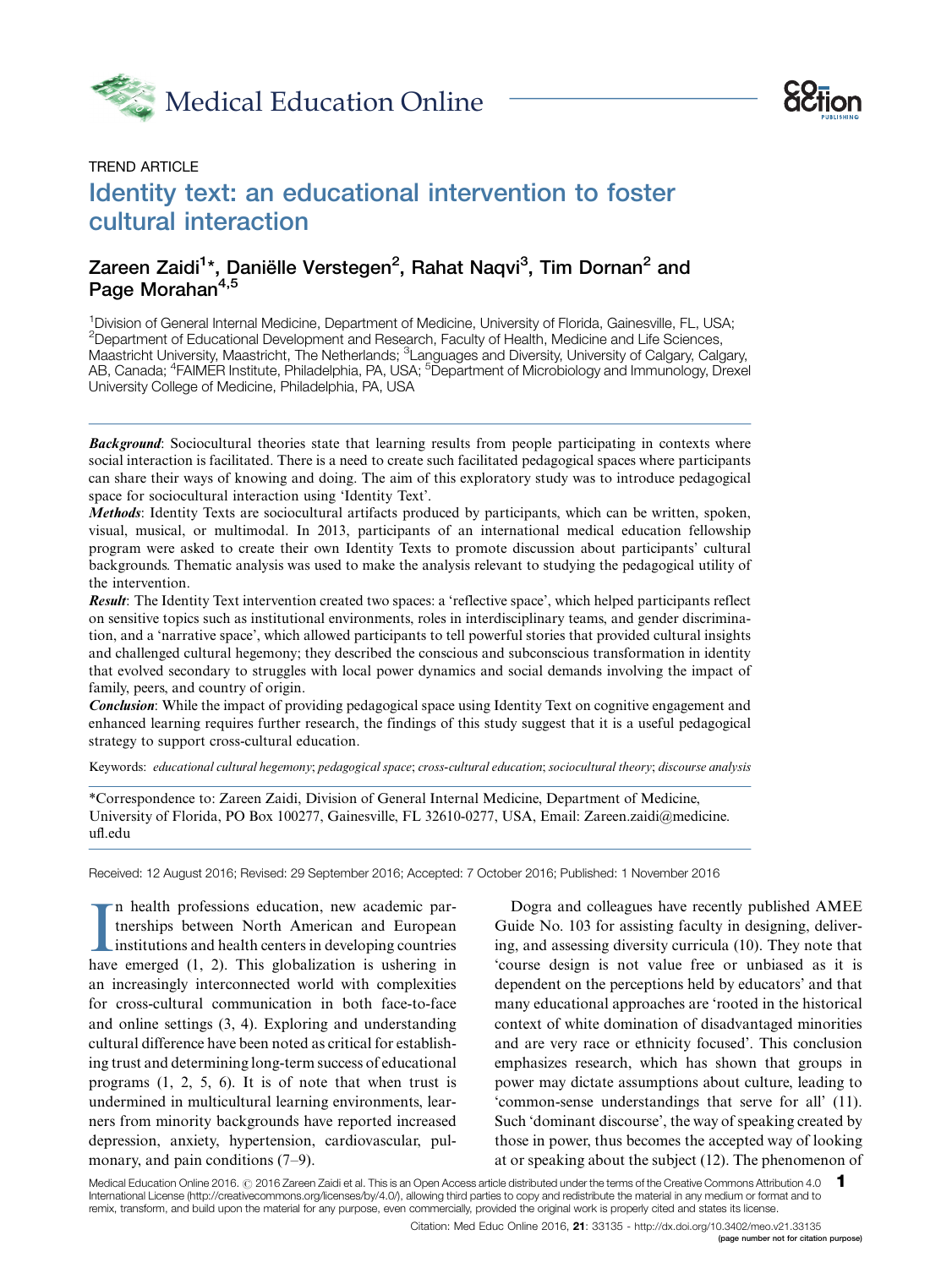stifling of non-dominant discourses by a tacitly dominant discourse is termed 'cultural hegemony' (13, 14). 'Educational cultural hegemony' occurs when teachers assume that content and task are culture free, and unconsciously, implicitly discourage introducing the student's personal cultural context. Markus and Conner have highlighted numerous examples where educational methods have been dominated by teachers from Western independent cultures, inhibiting the engagement and learning by those from interdependent cultures (6).

One of Dogra and colleagues' key recommendations is: 'provide a safe learning environment but be prepared to challenge students to push themselves' (10). Our earlier research emphasizes this challenge. We found that health professions educators from diverse cultures who were participating in residential program sessions, followed by online distance educational discussions, made surprisingly few references to sociopolitical events or norms in their home countries (15). When they did, their online contributions were more likely to be greeted by silence or superficial, short-lived discussions than in-depth exploration of the issues raised.

Educational literature reveals the need for 'pedagogical space' to promote a safe place for sense making of such exchanges about culture and identity that can foster learning (16, 17). Pedagogical spaces are not only physical, but also narrative social spaces with historical and cultural dimensions in which learners interact (18). Sociocultural theorists and practitioners have described learning in collaborative cultural contexts (19) as well as a lack of facilitating interactional, narrative pedagogical space (20). The gap we identify in the literature is the lack of specific educational interventions to provide safe pedagogical space that can promote cross-cultural exchanges.

Creation of 'Identity-Safe Classrooms' where teachers encourage discussions about learners' identities has been shown to improve student performance on standardized testing (21). Cummins and Early have described Identity Text as an educational strategy that promotes this pedagogical space (22). Identity Text is an intervention, orchestrated by the teacher or facilitator, to describe and discuss learners' creative work, which can showcase the influence of cultural background on the individual (23). Identity Text engages learners by asking them to create 'texts' (e.g., creative writing and other multimodal forms of cultural production) that express the identity or influence of cultural background on the individual in a new social setting (22). Identity Text thus offers a method to challenge hegemonic societal trends by bringing learners' cultural backgrounds to the foreground, and drawing attention to the multiple facets of life experiences which shape interactions in learning environments (6, 23). While Identity Text has been described in K-12 educational settings (22), in this study we explored the use of the Identity Text intervention in a very different setting. The objective of this research was to evaluate the use of Identity Text as a structured educational intervention to promote discovery and dialogue about participants' cultural backgrounds. Specifically, this project set out to describe the application of the intervention in an educational context that comprises an asynchronous online platform and global health professions education faculty development program.

# **Methods**

# Theoretical framework

Our aim is to introduce Identity Text as a pedagogical tool for sociocultural interaction, which places this research within the critical theory paradigm (24). Discourse theory (25), which falls in the scope of critical theory, posits that language is not only about what the person is saying (informing others) but also what the person is doing (actions) and being (identity). Language can exercise and resist power (25). It is 'never neutral' (12) because it incorporates tacit assumptions of what is normal and right (25). Qualitative data analysis, from this standpoint, can identify power relations and cultural assumptions (12, 26).

## **Context**

The US-based Foundation for Advancement of International Medical Education and Research (FAIMER $\textcircled{\tiny 8}$ ) has a 2-year global fellowship program for midcareer health professions faculty from over 40 developing countries (5). The program goals are to strengthen knowledge and skills in education, leadership, and project management, and build a community of practice in health professions education with the aim of improving the health of communities (5). The program comprises an initial 3-week face-to-face immersion residential session in Philadelphia, an 11-month e-learning period with online, asynchronous discussions (conducted via listserv), a second 2-week residential session, and a second and final 11-month e-learning period. Participants remain members of the community of practice after graduation and continue to take an active role in online discussions.

#### **Intervention**

During 2013-2014, the FAIMER Institute invited alumni from the years 2001 to 2011 to convene a 2-week 'FAIMER Community Conversation' on a topic of their choice. ZZ (FAIMER Institute Fellow alumnus) convened a conversation in December 2013 entitled 'Identity Matters' and invited the coauthors as guest faculty. We used Identity Text (27) as the educational intervention because it fits with a learner-centered approach and stimulates constructive, contextual, and collaborative learning. We asked participants to actively connect the topic of identity to their own daily life and history (constructive and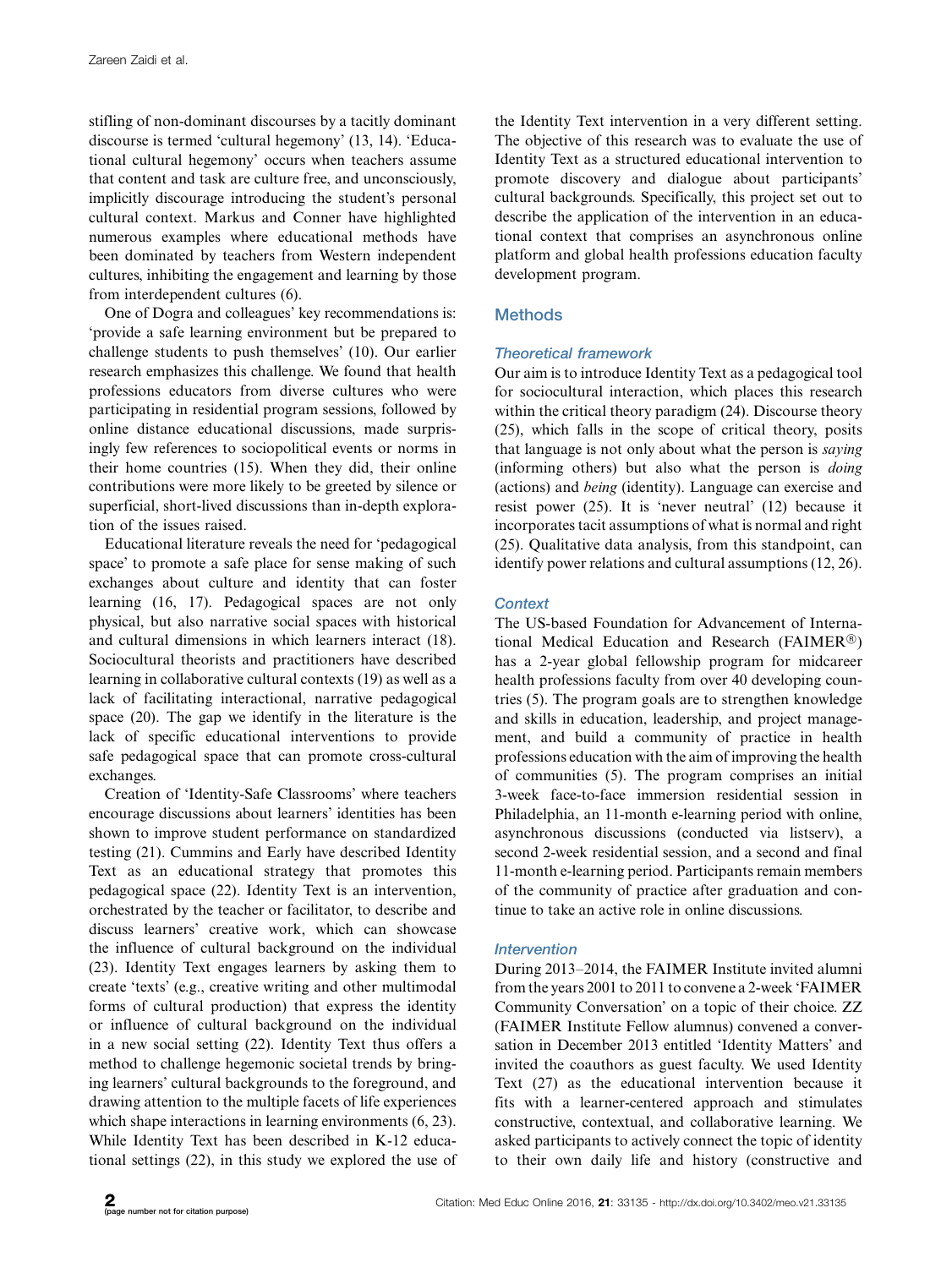contextual) and reflect on the Identity Text of others (constructive and collaborative) (28).

## Data gathering process

ZZ asked FAIMER listserv participants to submit an Identity Text describing how their identity as an educator had evolved over time. The written cue (Appendix 1) asked them to take into account how the people, traditions, politics, language, religion, race, ethnicity, gender issues, and economy of their country had influenced their identity as a person and educator. It asked participants to be creative in their submission, using any medium of communication (e.g., art, poetry, slides, and videos). ZZ then facilitated the online discussion about how participants' cultural backgrounds influenced their roles as educators and leaders. As part of the collaborative approach, the authors also contributed their own Identity Texts and joined in the discussion. At the end of the 2 weeks, ZZ compiled the submitted Identity Texts into a 109-page text, which served as the data set for analysis.

#### Critical reflexivity

The authors have diverse backgrounds: ZZ is a FAIMER Institute Fellow alumnus, who trained as an internist in New York and emigrated from Pakistan to the USA. DV is Dutch, lived in Asia and Italy, and works with learners from all around the world at Maastricht University. RN lived in France while obtaining her PhD, immigrated to Canada from Pakistan, and focuses on language and diversity education. PM is an American, founding codirector of the FAIMER institute, and has worked to promote gender and minority issues. TD works in the UK, has lived in the Netherlands, is an expert in critical research, and has worked with health professions educators from cross-cultural backgrounds. These authors took part in a conscious explicit process of critical reflexivity, discussing via Skype calls and emails how their backgrounds might influence analysis of the texts. They discussed their preconceptions and interpretations of the data, using their diverse backgrounds as resources to provide cultural insights. ZZ, DV, PM, and TD participated actively by submitting their own Identity Texts online in order to make transparent their own subjectivities, to foster a safe pedagogical space and enhance critical reflectivity.

#### Data analysis

This was a thematic analysis, which used Braun and Clarke's framework of latent thematic analysis to analyze the Identity Texts (29). Bearing in mind the research question and following the six phases described by Braun and Clarke, two of the authors (ZZ and RN) independently analyzed the data and identified themes, focusing on patterns and richness of responses rather than the number of responses, and assigned comments to themes. ZZ then wrote a narrative of the results, proceeding from identification of cultural themes to analysis of the content of the themes to synthesis and explanation. A latent thematic analysis goes beyond semantic content of data and identifies underlying ideas and assumptions (29). To study these broader meanings, we used a set of analytical tools described by Gee, which are compatible with our critical theoretical orientation, to identify typical stories or figured worlds; these are narratives and images that different social and cultural groups use to make sense of the world (25). They function as simplified models of how things work when they are 'normal' and 'natural' from the perspective of a particular social and cultural group that the participants invited listeners to assume (30). Gee's tools were also used to study how participants' language enacted distinctive ways of interacting, valuing, feeling, and believing (31). All authors contributed to the evolving narrative, and an audit trail was maintained.

#### **Results**

Twenty-eight participants, including four of the authors, contributed to the online discussions. Participants who posted their Identity Texts came from 11 countries in Africa (Ethiopia, Egypt, and South Africa), Asia (India, Pakistan, Turkey, Bangladesh, China, and Philippines), and Latin America (Brazil and Colombia). Three coauthors from the US, Netherlands, and UK, and the first author from Pakistan also contributed their Identity Texts.

Our analysis revealed that the Identity Text intervention provided submissions about the impact of sociocultural factors on the formation of identity that could be framed as two pedagogical spaces: a 'reflection space' and a 'narrative space'. Appendix 2 contains verbatim examples to illustrate what we mean by those terms. Below, we present an analysis of the text in these two spaces.

#### A reflection space

Participants used the Identity Text framework to reflect on tensions they faced in their life and careers. Several frank and open discussions emerged on sensitive topics such as institutional environments, roles in interdisciplinary teams, and gender discrimination. Several participants commented that they were 'happy to have this opportunity' which invited 'introspection', 'encouraged them to share their story' and discuss topics that were often in their subconsciousness or for which they had no space to discuss in an educational setting.

#### Identity dissonance

One topic of reflection was on tensions between traditional academic and actual pedagogical responsibilities. One participant described contrasting figured worlds where 'an identity has been built ... that promotion is always and only possible through publication or research'. Life as a university professor was compared metaphorically to 'soccer only targeted at scoring goal but not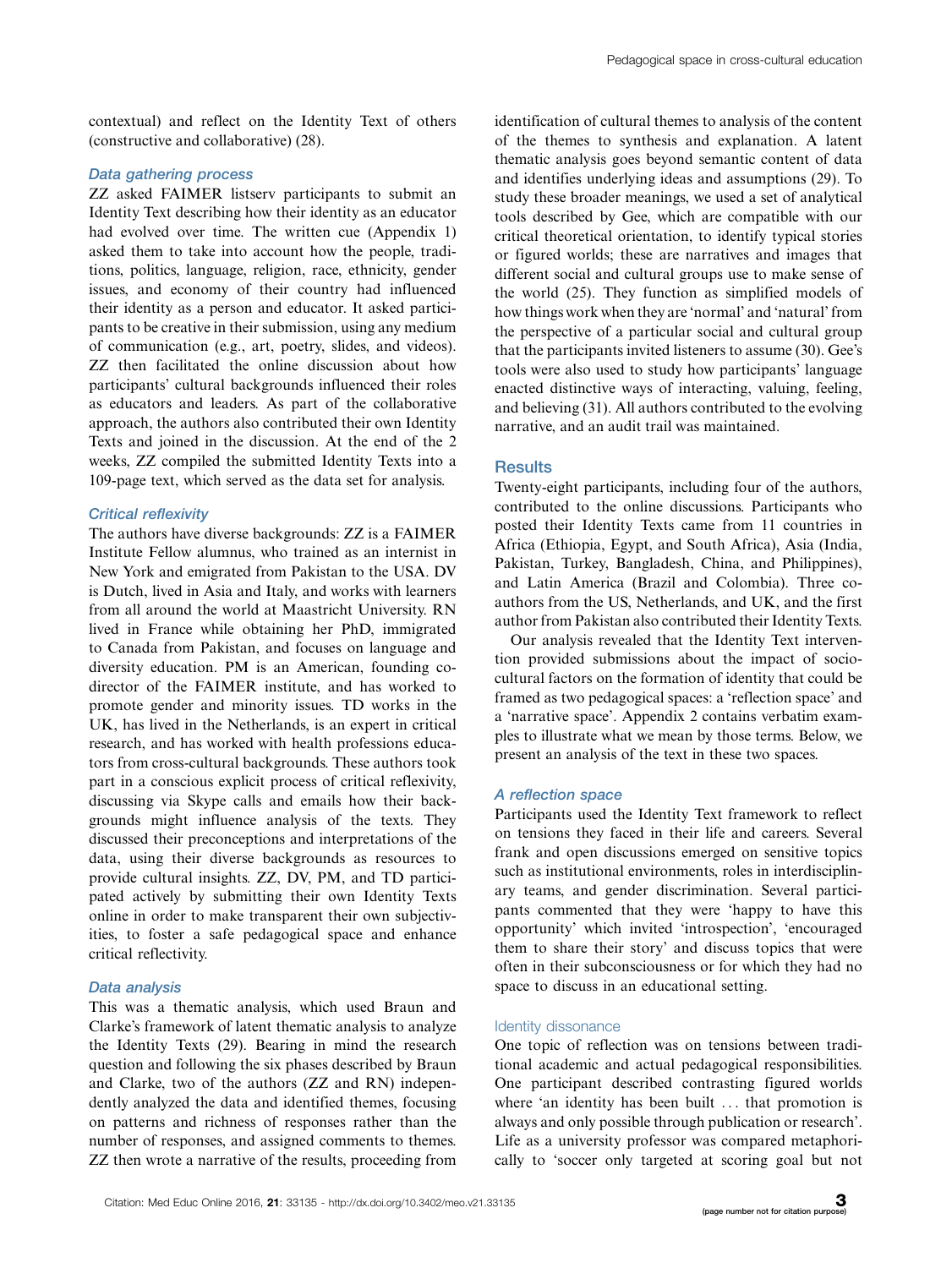showing a beautiful game or the art of soccer (targeted at publishing not the art of teaching)' (Participant A, Ethiopia).

A second topic of reflection was the tension caused by power relations and the struggle with dominant perceptions about who holds authority in interdisciplinary teams, which was highlighted by two participants who were nurses. They described dissonance related to explicit expectations and actual experience, and to theoretical status and practical hierarchical work environments. One nurse described how she was introduced as 'Doctor' as 'a quick way to gain respect from the people': 'when I said or did something impressive then I wanted people to know that even a nurse can think and advocate for their health; and I did that thinking this was my contribution to nursing' (Participant B, Pakistan). The text refers to unspoken assumptions about the role of a nurse and the role of a doctor, that is, a doctor can go into a nurse's space but not the reverse.

#### Gender-related tensions

Participants also reflected on tensions faced around gender-related societal expectations, which in some parts of the world still determine career choices. A participant from India highlighted the expected roles of women as child bearers rather than doctors, although this expectation might not be openly acknowledged by society (Participant C, India). Her response brought to light the tensions faced by women in India as wives, mothers, and women physicians. Participants from developed countries also described gender-related stereotypes. As an example, one participant shared that her mother had said: 'When you have a family, you will soon stop working again to care for your children' but 'luckily, my current world allows me to combine both' (Participant D, Netherlands). She wrote that she had 'also refused to accept that women should have different role in society'. This participant also noted that she was one of eight women of the 130 researchers in her institute, and 'how some of those eight fought to be more male than male, others disappeared into the background, and a third group overexposed their femininity. None of them attractive choices' (Participant D, Netherlands). Another participant drew the group into an academic figured world in the 1980s when she 'was one of less than 150 women chairs in either basic or clinical science across the US'. She described pushing this into her subconsciousness for many years and having gender bias pointed out to her during a leadership fellowship program, when 'some faculty looked to the men Fellows rather than the women Fellows when answering questions'. Understanding the 'gender bias' over the years and 'reflection on this experience led me to assume my identity in advancing women!' (Participant E, USA).

In these examples, participants reflected on tensions in careers, notably their perceptions about academic versus pedagogical responsibilities, power relations in interdisciplinary teams, and gender biases. Through these reflections facilitated by the Identity Text strategy, participants were not just 'saying'; they were also 'doing'. Through their reflections, they were educating others about struggles they faced in academic advancement in their particular cultural settings.

#### Role of middle-class culture

Participants described how middle-class culture in their countries led them to choosing medicine as a career: 'Society, peers, and family endorsed joining a prestigious and well-paying course of medicine' (Participant C, India). Another participant stated that being told from an early age that she 'must' become a doctor led her to become a doctor. She too attributed this to her 'middle-class background' (Participant F, India).

#### A narrative space

#### Role of social network on identity formation

Our analysis of the Identity Texts also revealed powerful stories about how participants saw and understood the world, a narrative space. Several participants wrote retrospectively in a storytelling fashion, building connections, on the role family members played in shaping their careers. One participant used the metaphor of dance to describe the role of parents as mentors: 'In my dance of life, from my father I got the steps of inquiry, a love for reasoning, and the heated side of my temperament that will stand me in good stead for the tango or the Pasodoble. My mother's contribution is linked rather to the more subtle dances like the rumba and the waltz' (Participant G, South Africa). The participant appeared to be making explicit information that might otherwise be buried in the subconsciousness.

A participant contributed her story which traversed three generations of musicians at the University of the Philippines Conservatory of Music and that coming from a well-known musician family 'genetics has something to do with the love of teaching' (Participant H, Philippines). She herself went onto a career in medicine but noted the influence her mother had on her career:

listening to her colleagues, students and friends recount their most memorable experiences with my mother, I am once again awed by her courage, her commitment and dedication to parenting and teaching, her simplicity, her integrity and her passion for excellence in everything she did. Thank you, Mom. I hope that we inherited those good traits.

Participants discussed fortuitously meeting mentors who shaped their careers. Incorporation of 'love for dissection' and anatomical pathology, passion for microbes, interdisciplinary research, health professions education, and leadership stemmed from mentorship, as one participant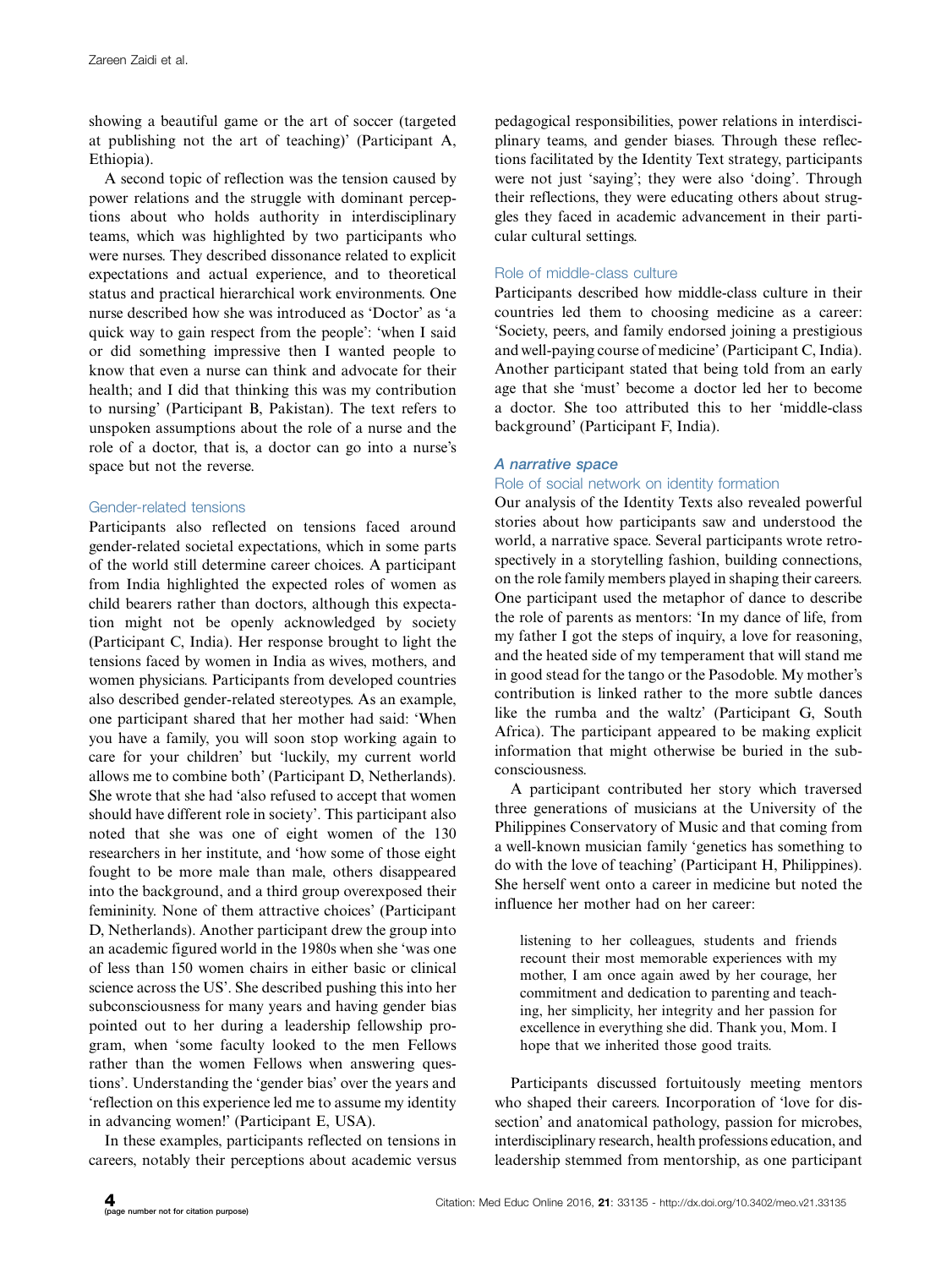described: 'We instinctively identify with particular individuals and tend to model our behavior and activities on them, either unconsciously, or consciously and deliberately, aided by a process of reflection' (Participant G, South Africa).

#### Role of politics on identity formation

Participants used Identity Text to share stories that were quite specific to their particular cultural environment. As an example, the above participant also articulated a figured world of South Africa emerging from apartheid, explained the health professions context, and provided an 'insider view' of the impact of political events. Her story demonstrated historical cultural experiences related to race, socioeconomic factors that have played a critical role in shaping her worldviews, and provided a rich resource to discuss coexistence with various cultural backgrounds:

the uprising of school children against the form of education to which they were subjected was a watershed moment in the transition to the democracy finally achieved in 1994. So the political landscape had a major influence to my growth and development. (Participant I, South Africa)

#### White western view

A western faculty member described her struggle in a cross-cultural teaching environment as, on one hand, 'being quite comfortable in an outsider position' and, on the other hand, not being able to connect with women from other cultures outside the work environment:

I was really eager to talk to the Moroccan and Turkish mothers of my son's class mates, but we had little to discuss. They did not work and I had no religion. We talked about our children, but that was about it. I was quite disappointed with myself for not being able to connect. (Participant D, The Netherlands)

She went on to draw us into the figured world of a western faculty member in a cross-cultural learning environment looking 'for borders between two fields' where 'volunteering my white-western view instead of waiting for your discussion points' felt 'like an elephant in the china cabinet' (Participant D, The Netherlands).

Another white participant from South Africa commented on how seemingly 'fragile' partnerships at academic institutions administratively controlled by minority white faculty continue to work and how she found 'the dynamics in the school, which had lecturers of all races, were fascinating'. She also realized how isolated she had been from the social and political realities of South Africa: 'how my own thinking had also been stifled by the system and how liberating it was to have access to a much wider cultural spectrum' (Participant I, South Africa).

A white faculty member from the USA commented on how using 'Identity Text' reminded her of race-related conversations she had taken part in and how such conversations help unpack 'unearned privileges' like being white and male (Participant E, USA).

#### **Discussion**

#### Principal findings

Our research demonstrates that the Identity Text (23) educational intervention can provide formal, legitimate 'pedagogical space' that facilitates cross-cultural education in an online global faculty setting where many participants have not personally met each other. Our analysis of the submissions revealed two complementary components of that legitimized space. The reflection space enabled learners to reflect on deep cross-cultural issues such as power dynamics, gender bias, and tensions between being an academic and educator. The narrative space fostered the exchange of thoughtful stories about personal backgrounds and local situations. The reflection and narrative space provided space to discuss issues such as gender, politics, and white privilege, which are generally not brought up in learning environments. Cultural hegemony in health professions education inadvertently encourages learners to leave their cultural backgrounds at the classroom doorstep (32). Identity Text helps challenge these hegemonic trends by providing a safe space to share and learn about these important issues. These discussions are critical in medical education because of two main reasons: first, learners who are adept in multicultural conversations report improved preparedness to take care of diverse population which is associated with improved access to health care for racial and ethnic minority patients, greater patient choice and satisfaction, and better educational experience for health professions students (33, 34). Second, there is now a vast body of literature that challenges 'color-blind' policies at institutions (35) as by ignoring racial identities individuals and institutions place minority groups at a disadvantage at the recruitment, retention, and promotion levels (36, 37). Creating forums or hosting focus groups to hear the voices of individuals of color, women, and lesbian, gay, bisexual, and transgender (LGBT) prevent them from feeling isolated and devalued. Supporting and nourishing minority meetings and groups on campus or at an institution increases multicultural interaction, provides a support system, and sends a strong message about the organizational climate (36).

#### Relationship with other research

The results indicate that the Identity Text teaching method encompasses many of the methods suggested by Dogra and colleagues to foster diversity competence outcomes such as the ability to 'evaluate your own attitudes and perceptions (including personal biases) of different groups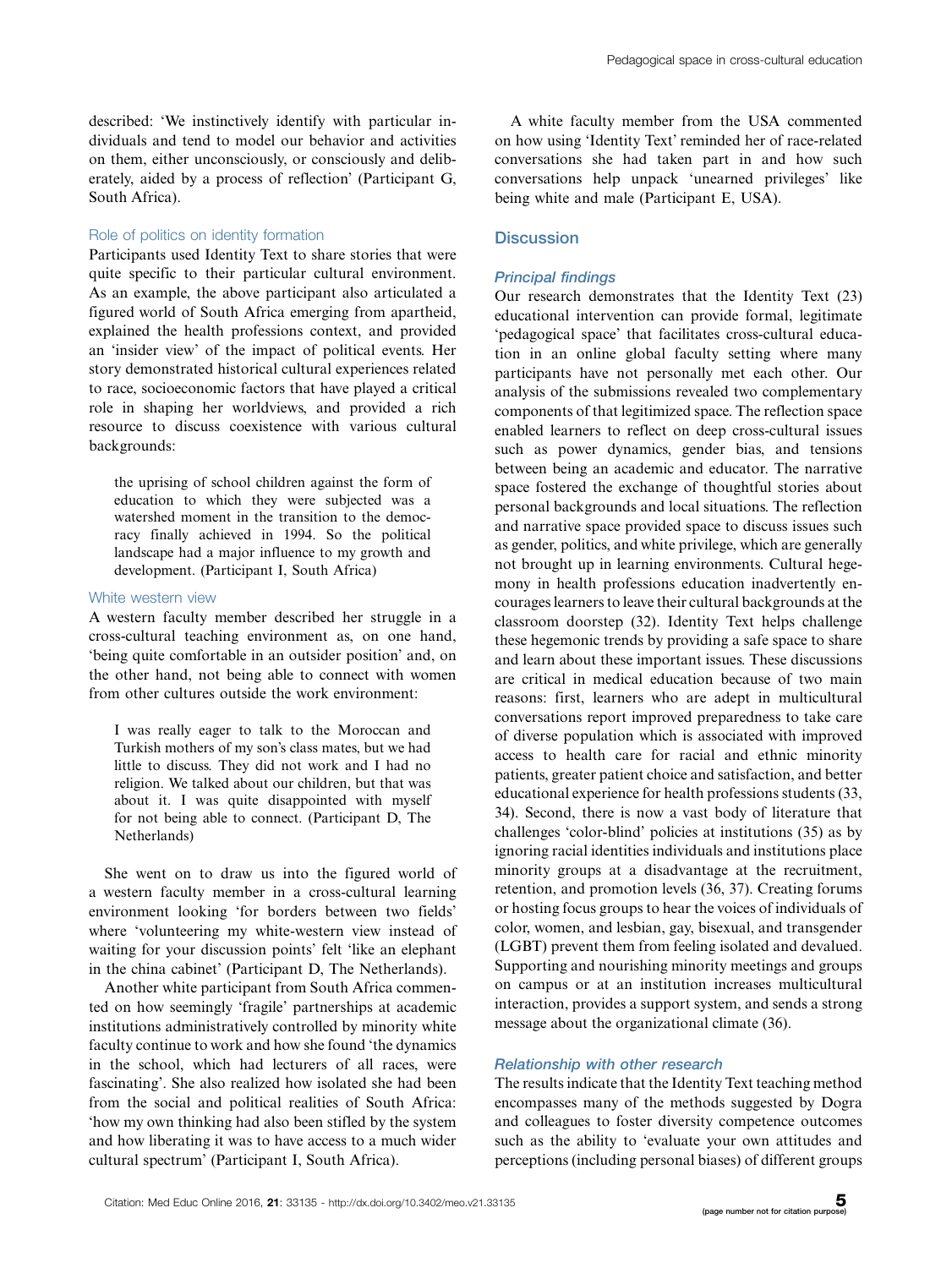within society' and 'reflect on the relevance of diversity in health and delivery of services' (10).

Educational researchers have noted a lack of facilitating interactional, narrative interventions (20). Identity Text appears be a simple educational intervention that provides and legitimatizes the pedagogical space that has been noted to be important in promoting sense making (16, 17). It also provides 'narrative space' for self and telling one's stories (38) and 'reflection space' to foster reflection in an interactional way.

There are several ways in which this educational intervention may be particularly useful with the increasing number of cross-cultural educational settings and use of distance learning. First, stories provide insights into others' culture and lead to better understanding and cultural tolerance (16). Moreover, knowing each other's stories makes participants in a teaching/learning setting feel they are part of a group, which can stimulate engagement, build trust, and reduce dropout rates (39).

Second, it is also important to understand and develop our story about our backgrounds and culture for successful development of professional identity (20). Identity Text, as indicated in some of the participants' contributions in the results, created an opportunity to discuss tensions and dissonance encountered during professional development. Telling and re-telling personal stories enables learners to understand the development of their professional identity in the sociocultural context (20).

Third, reflection on how individuals position themselves in relation to dominant institutional or social bodies can help learners from minority groups to shed light on their evolving professional identities (40-42). Another educational arena that may be a fertile ground for use of Identity Text is bridging the gap between the professional and personal worlds; this is coming increasingly to the forefront in intergenerational differences in health professions education (43). Finally, the use of Identity Text may facilitate discussions about how cultural context influences education, thus helping to promote more effective implementation of educational theories and research.

#### Strengths and limitations

We have demonstrated the feasibility of the Identity Text teaching method in eliciting substantial reflection and stories about educators' professional development in the challenging context of an asynchronous online setting, with global learners, many of whom have never met personally.

This study has several limitations. First, participation was voluntary; therefore, those who took part may 'believe' in the importance of promoting discussion about the learner's cultural background. We did not capture the point of view of participants who may not believe or who felt uncomfortable discussing their background in a public forum; for example, this type of disclosure may not be common in some cultures (6). Nevertheless, we had participants from 14 countries in five continents. Second, because this was an exploratory study to establish if Identity Text was a feasible teaching method to elicit submissions and dialogue about cultural issues in a challenging environment (online, global, and lack of personal connections), we did not gather data regarding the ability of Identity Text to result in cognitive engagement and learning, or assess the amount and quality of reflection or narratives. However, Dogra and colleagues have suggested possible assessment methods, which can be incorporated into Identity Text (10).

#### Learnings and implications for future practice

We propose the use of Identity Text as an educational intervention that can result in engagement of learners through identity affirmation and building a learning community, which in turn would result in cognitive engagement. We have also identified several strategies for successful use of Identity Text. First, there is the need for practice and experience in preparing thoughtful Identity Texts. We provided one text and two PowerPoint examples for the participants along with the written cue. Second, we found active facilitation was necessary, both to encourage provision of Identity Texts and to encourage reflective reactions to those posted. The German Society for Medical Education has recently proposed specific competencies for faculty to demonstrate their social and communicative ability, which include establishing a working climate conducive for learning and cooperation (44). Although participants submitted Identity Texts, dialogue around these submissions was limited; even with active facilitation, there was variable back-and-forth discussion among participants about the commonalities, differences, or impact of sharing Identity Texts. Finally, educators need to give careful thought to cultural considerations about societal norms about personal disclosure (6). Having faculty provide their own stories, and disclosing their own experiences and biases may be needed to provide a safe space for sharing.

As Dogra and colleagues have indicated (10), further research is needed to measure the long-term impact of teaching methods, such as using Identity Text, on enhanced engagement, learning and building, and sustaining a community of practice (19). Further research is also needed to determine whether an intervention such as Identity Text increases dialogue on sociocultural issues in a professional development setting (15).

# **Disclosures**

Part of this work was presented at the AMEE Conference - Milan 2014.

IRB approval was obtained through Foundation University, Pakistan, on commencement of the study.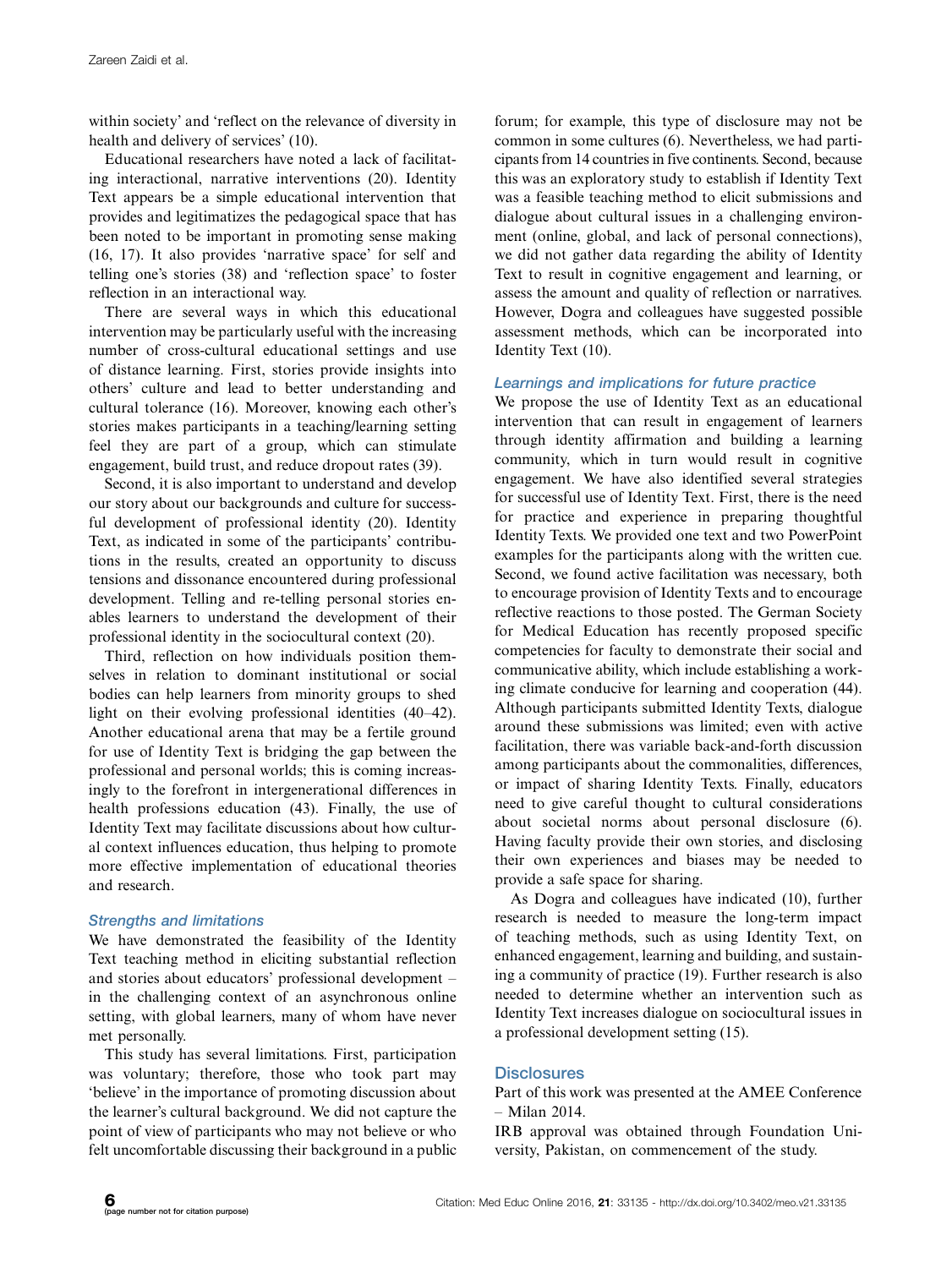We would like to thank Stacey Friedman, Associate Director of Evaluation and Planning at FAIMER, for her support and Brownell Anderson for reviewing the article and providing valuable suggestions.

#### Conflict of interest and funding

The authors report no conflict of interest. This work was supported by the Gatorade Trust through funds distributed by the Department of Medicine, University of Florida, Gainesville, FL, USA and by the Medical Education Travelling Fellowship awarded by ASME to the first author.

#### **References**

- 1. Luo A, Omollo KL. Lessons learned about coordinating academic partnerships from an international network for health education. Acad Med 2013; 88: 1658-64.
- 2. Ackerly DC, Udayakumar K, Taber R, Merson MH, Dzau VJ. Perspective: global medicine: opportunities and challenges for academic health science systems. Acad Med 2011; 86: 1093-9.
- 3. Harden RM. International medical education and future directions: a global perspective. Acad Med 2006; 81(12 Suppl): S22-9.
- 4. Hodges BD, Maniate JM, Martimianakis MA, Alsuwaidan M, Segouin C. Cracks and crevices: globalization discourse and medical education. Med Teach 2009; 31: 910-17.
- 5. Burdick WP. Global faculty development: lessons learned from the Foundation for Advancement of International Medical Education and Research (FAIMER) initiatives. Acad Med 2014; 89: 1097-9.
- 6. Markus HR, Conner A. Clash! 8 cultural conflicts that make us who we are. Psychol Sci 2013; 20: 444-6.
- 7. Gee GC, Spencer MS, Chen J, Takeuchi D. A nationwide study of discrimination and chronic health conditions among Asian Americans. Am J Public Health 2007; 97: 1275-82.
- 8. Hatzenbuehler ML, Nolen-Hoeksema S, Dovidio J. How does stigma 'get under the skin'?: the mediating role of emotion regulation. Psychol Sci 2009; 20: 1282-9.
- 9. Blume AW, Lovato LV, Thyken BN, Denny N. The relationship of microaggressions with alcohol use and anxiety among ethnic minority college students in a historically White institution. Cultur Divers Ethnic Minor Psychol 2012; 18: 45.
- 10. Dogra N, Bhatti F, Ertubey C, Kelly M, Rowlands A, Singh D, et al. Teaching diversity to medical undergraduates: curriculum development, delivery and assessment. AMEE GUIDE No. 103. Med Teach 2016; 38: 323-37.
- 11. Gramsci A. Prison notebooks. New York: Columbia University Press; 1996.
- 12. Fiske J. Media matters: everyday culture and political change. Minneapolis, MN: University of Minnesota Press; 1994.
- 13. Gramsci A. Further selections from the prison notebooks. Minneapolis, MN: University of Minnesota Press; 1995.
- 14. Borg C, Buttigieg J, Mayo P. Gramsci and education. Lanham, MD: Rowman & Littlefield; 2002.
- 15. Zaidi Z, Verstegen D, Naqvi R, Morahan P, Dornan T. Gender, religion, and sociopolitical issues in cross-cultural online education. Adv Health Sci Educ 2015; 21: 287-301.
- 16. Atkinson P, Atkinson PA. Medical talk and medical work. London: Sage; 1995, pp. 1-164.
- 17. Monrouxe LV. Negotiating professional identities: dominant and contesting narratives in medical students' longitudinal audio diaries. Curr Narratives 2009; 1: 41-59.
- 18. Brown R. Exploring the social positions that students construct within a classroom community of practice. Int J Educ Res 2007; 46: 116-28.
- 19. Wenger E, McDermott R, Snyder W. Cultivating communities of practice: a guide to managing knowledge. Boston, MA: Harvard Business School Press; 2002.
- 20. Monrouxe LV. Identity, identification and medical education: why should we care? Med Educ 2010; 44: 40-9.
- 21. Steele DM, Steele CM, Markus HR, Green F, Lewis A, Davies PG. How identity safety improves student achievement. Manuscript under review. 2006.
- 22. Cummins J, Early M. Identity texts: the collaborative creation of power in multilingual schools. Stoke-on-Trent, UK: Trentham Books; 2011.
- 23. Cummins J. Pedagogies of choice: challenging coercive relations of power in classrooms and communities. Int J Biling Educ Biling 2009; 12: 261-71.
- 24. Lincoln YS, Lynham SA, Guba EG. Paradigmatic controversies, contradictions, and emerging confluences, revisited. In: Norman K.D, Yvonna S.L, eds. The Sage handbook of qualitative research. Washington DC: Sage; Vol. 4. 2011, pp. 97-128.
- 25. Gee JP. An introduction to discourse analysis: theory and method. New York: Routledge; 2014.
- 26. Dornan T. When I say ... discourse analysis. Med Educ 2014; 48: 466-7.
- 27. Cummins J. Transformative multiliteracies pedagogy: schoolbased strategies for closing the achievement gap. Mult Voices Ethn Diverse Excep Learners 2009; 11: 38-56.
- 28. Merriam SB, Caffarella R, Baumgartner LM. Learning in adulthood: a comprehensive guide. 3rd ed. San Francisco, CA: Wiley; 2012.
- 29. Braun V, Clarke V. Using thematic analysis in psychology. Qual Res Psychol 2006; 3: 77-101.
- 30. Holland D, Lave J. Social practice theory and the historical production of persons. 2009.
- 31. Gee JP. Social linguistics and literacies: ideology in discourses. New York: Routledge; 2014.
- 32. Beagan BL. Neutralizing differences: producing neutral doctors for (almost) neutral patients. Soc Sci Med 2000; 51: 1253-65.
- 33. Boutin-Foster C, Foster JC, Konopasek L. Viewpoint: physician, know thyself: the professional culture of medicine as a framework for teaching cultural competence. Acad Med 2008; 83: 106-11.
- 34. Perez T, Hattis P, Barnett K. Health professions accreditation and diversity: a review of current standards and processes. Study commissioned by WK Kellogg Foundation. 2007.
- 35. Sue DW, Capodilupo CM, Torino GC, Bucceri JM, Holder A, Nadal KL, et al. Racial microaggressions in everyday life: implications for clinical practice. Am Psychol 2007; 62: 271.
- 36. Sue DW. Microaggressions in everyday life: race, gender, and sexual orientation. Hoboken, New Jersey: John Wiley & Sons, Inc; 2010.
- 37. Brondolo E, Ver Halen NB, Pencille M, Beatty D, Contrada RJ. Coping with racism: a selective review of the literature and a theoretical and methodological critique. J Behav Med 2009; 32: 64-88.
- 38. King T. The truth about stories: a native narrative. Toronto: House of Anansi; 2003.
- 39. Tinto V. Classrooms as communities: exploring the educational character of student persistence. J Higher Educ 1997; 68: 599-623.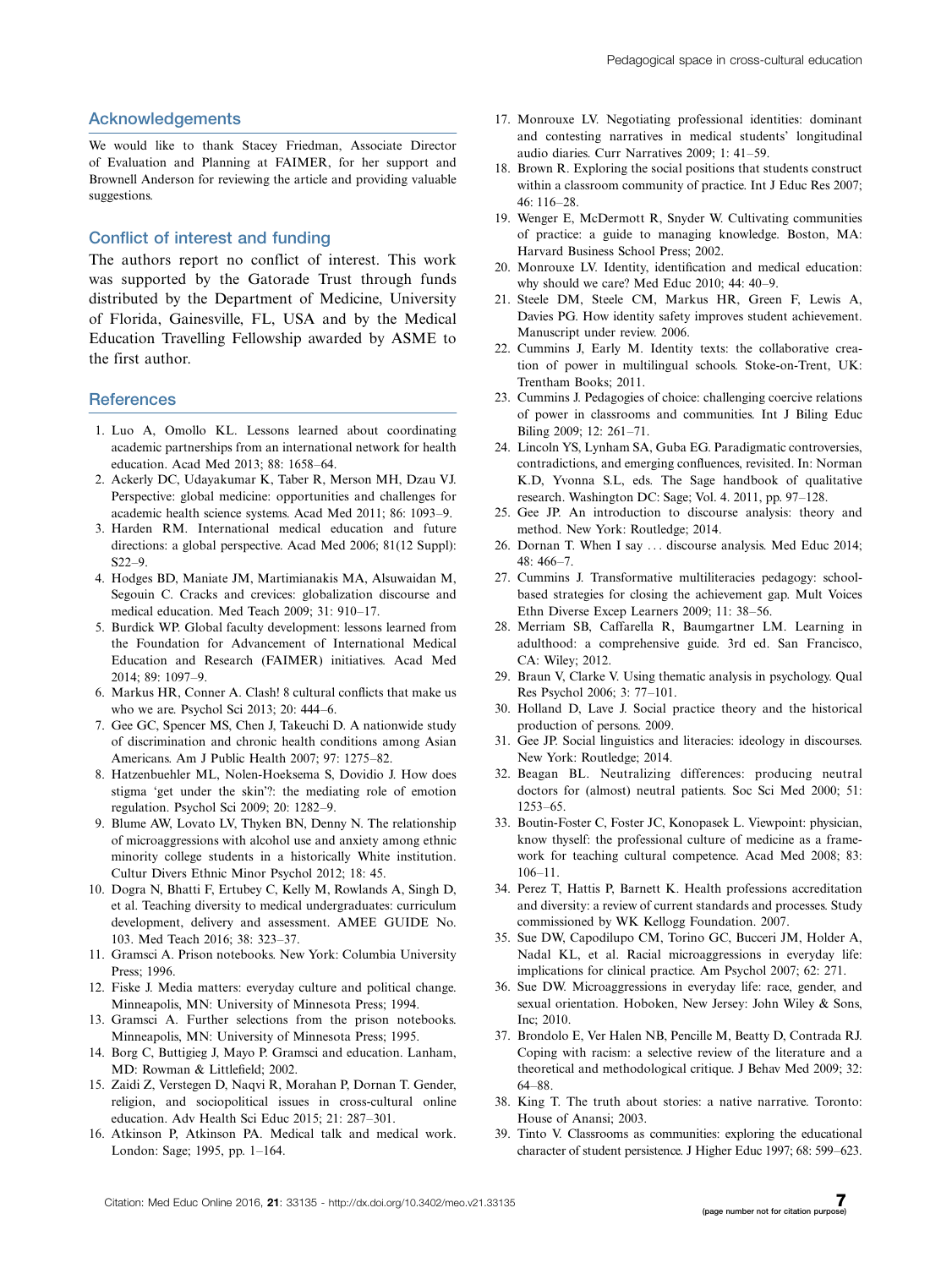- 40. Fina AD. In: de Fina A, Schiffrin D, Bamberg M, eds. Discourse and identity. Cambridge, UK: Cambridge University Press; 2006.
- 41. Lingard L. Language matters: towards an understanding of silence and humour in medical education. Med Educ 2013; 47: 40-8.
- 42. Lingard L, Reznick R, DeVito I, Espin S. Forming professional identities on the health care team: discursive constructions of the 'other' in the operating room. Med Educ 2002; 36: 728-34.
- 43. Bickel J, Brown AJ. Generation X: implications for faculty recruitment and development in academic health centers. Acad Med 2005; 80: 205-10.
- 44. Gorlitz A, Ebert T, Bauer D, Grasl M, Hofer M, Lammerding-Koppel M, et al. Core competencies for medical teachers (KLM) - a position paper of the GMA committee on personal and organizational development in teaching. GMS Z Med Ausbild 2015; 32: Doc23.